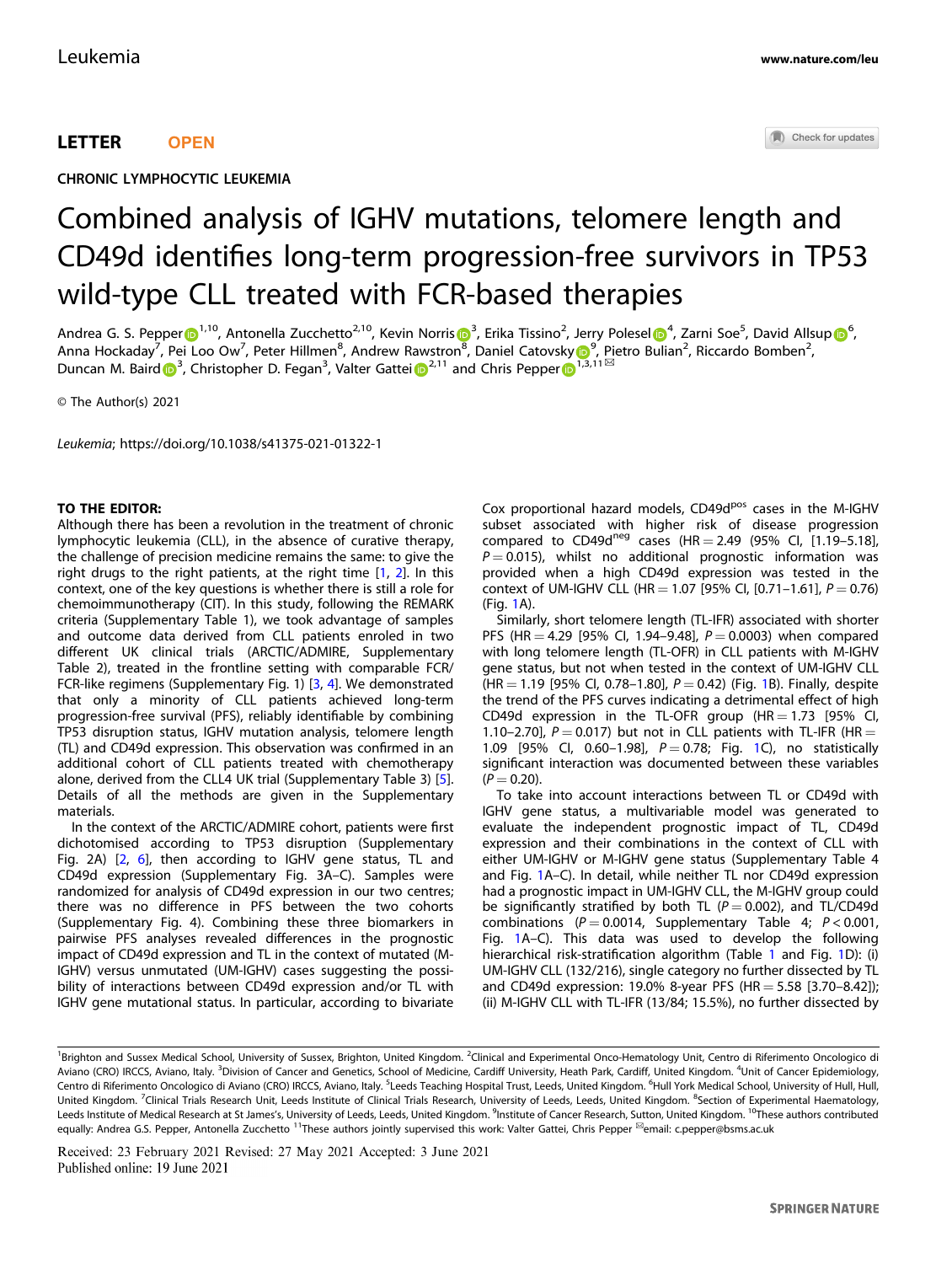

Fig. 1 A risk-stratification algorithm for assigning frontline therapy in CLL using IGHV mutation status, telomere length and CD49d expression. Combined analyses of the pairs of biomarkers A IGHV mutation status and CD49d, B IGHV mutation status and telomere length and C telomere length and CD49d as predictors of progression-free survival (PFS) in CLL patients. D Shows the overlaid Kaplan–Meier curves for the ARCTIC/ADMIRE cohort, which demonstrate that patients with mutated IGHV genes and short telomeres have a similar, inferior PFS to the unmutated IGHV subset. Furthermore, patients with mutated IGHV genes, long telomeres and low CD49d expression have a significantly longer PFS than patients with mutated IGHV genes, long telomeres and high CD49d expression. E An additional cohort, derived from the FCtreated arm of the UK CLL4 trial, confirmed the findings from the ARCTIC/ADMIRE cohort. F Shows a schematic diagram of the propose a riskadapted approach to treatment selection, which would contra-indicate frontline chemoimmunotherapy for ~83% of patients.

<span id="page-1-0"></span> $\overline{2}$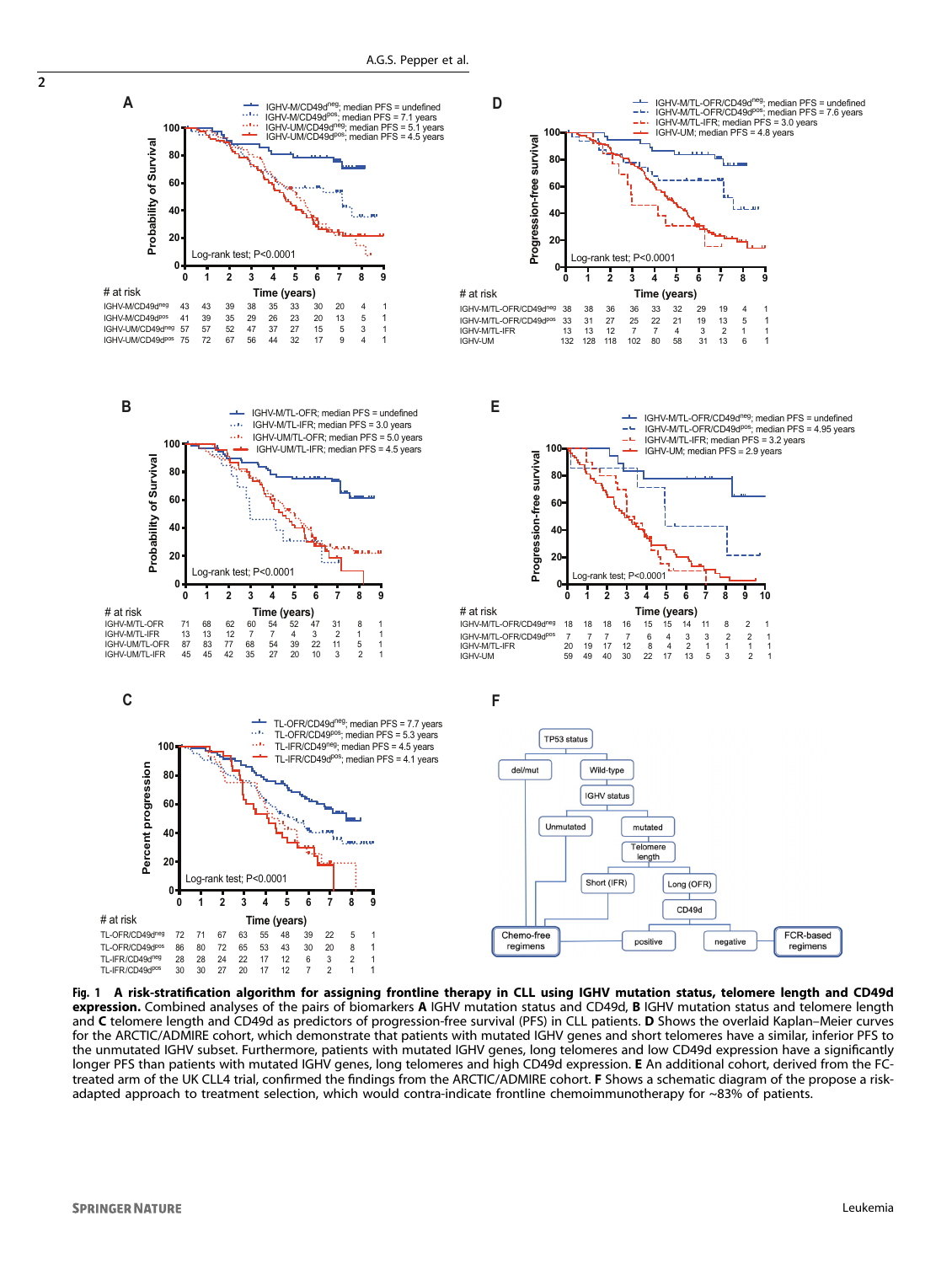<span id="page-2-0"></span>

|  | Table 1. PFS according to combination of IGHV gene mutational status, TL and CD49d expression. |
|--|------------------------------------------------------------------------------------------------|
|  |                                                                                                |

| <b>IGHV</b>          | <b>TL</b>     | CD49d      | <b>Patients</b> | PFS <sup>a</sup> |         |         |         |                         |  |
|----------------------|---------------|------------|-----------------|------------------|---------|---------|---------|-------------------------|--|
|                      |               |            |                 | 1 year           | 2 years | 5 years | 8 years |                         |  |
| ARCTIC-ADMIRE cohort |               |            |                 |                  |         |         |         |                         |  |
| <b>UNMUT</b>         |               |            | 132             | 96.2%            | 88.6%   | 47.0%   | 19.0%   | $5.58(3.70 - 8.42)$     |  |
| <b>MUT</b>           | <b>TL-IFR</b> |            | 13              | 100%             | 84.6%   | 30.8%   | 15.4%   | $6.45$ (1.84-22.58)     |  |
| <b>MUT</b>           | TL-OFR        | Pos        | 33              | 93.8%            | 84.1%   | 64.7%   | 43.1%   | $2.52(1.08 - 5.89)$     |  |
| <b>MUT</b>           | <b>TL-OFR</b> | <b>Neg</b> | 38              | 100%             | 94.6%   | 83.8%   | 75.5%   | Reference               |  |
| UK CLL4 cohort       |               |            |                 |                  |         |         |         |                         |  |
| <b>UNMUT</b>         |               |            | 59              | 81.4%            | 66.1%   | 27.1%   | 5.4%    | $6.81(4.04 - 11.46)$    |  |
| <b>MUT</b>           | <b>TL-IFR</b> |            | 20              | 90.0%            | 80.0%   | 15.0%   | $0.0\%$ | $6.27$ $(2.75-14.32)$   |  |
| <b>MUT</b>           | <b>TL-OFR</b> | Pos        | $\overline{7}$  | 85.7%            | 85.7%   | 42.9%   | 21.4%   | $3.08$ $(0.73 - 13.02)$ |  |
| <b>MUT</b>           | <b>TL-OFR</b> | <b>Neg</b> | 18              | 100%             | 100%    | 77.8%   | 77.8%   | Reference               |  |

PFS progression-free survival, IGHV immunoglobulin heavy chain variable, TL telomere length, HR hazard ratio, CI confidence interval, UNMUT UM-IGHV gene mutational status, MUT M-IGHV gene mutational status, TL-ORF telomere length outside fusogenic range, TL-IFR telomere length inside fusogenic range, Neg negative (i.e. CD49d < 30% of positive cells), Pos positive (i.e. CD49d ≥ 30% of positive cells).

<sup>a</sup>Estimated through the Kaplan-Meier method.

**bEstimated from Cox proportional hazard model.** 

CD49d expression (8-year PFS, 15.4%, HR = 6.45 [1.84-22.58]); this subset showed a median PFS similar to UM-IGHV CLL (3.0 versus 4.8 years, respectively,  $P = 0.29$ ; Fig. 2A); (iii) M-IGHV CLL with TL-OFR (71/84); further stratified by CD49d expression (CD49dpos  $=$  $33/71$ ; CD49dneg =  $38/71$ ) into categories with different PFS, i.e. 43.1% 8-year PFS (HR = 2.52 [1.08-5.89]) for CD49d<sup>pos</sup> versus 75.5% 8-year PFS in the M-IGHV/TL-OFR/CD49d<sup>neg</sup> reference group (Table 1 and Fig. [1](#page-1-0)D).

The proposed hierarchical model, by combining IGHV gene status, TL and CD49d expression, gave a Harrell's C-index of 0.62 (0.56–0.67), which outperformed the predictive power of all the 2 predictor combinations, as well as that of any single predictor ( $P <$ 0.0001 in all comparisons; Supplementary Table 5). Similar results were obtained in an additional cohort of 104/119 TP53-wt CLL patients (Supplementary Fig. 2B), treated with FC in the UK CLL4 trial, where high CD49d expression, UM-IGHV genes and TL-IFR were, respectively, found in 52, 59 and 70 cases, all significantly associated with shorter PFS (see Supplementary Fig. 3D–F, Fig. [1E](#page-1-0) and Table 1).

Taken together, our analysis confirmed that TP53 disruption and IGHV mutation status are important determinants of response to C (I)T, but the addition of TL and CD49d expression into the prognostic stratification algorithm facilitated the identification of a group of patients who benefited most from FCR/FCR-based treatment regimens. These patients all had mutated immunoglobulin genes, long telomeres and low expression of CD49d (M-IGHV/TL-OFR/CD49d<sup>neg</sup>, Fig. [1F](#page-1-0)). Although this good prognosis group only constituted 17.5% of all cases in the combined cohorts (56/320 cases), they showed a long-term (8-year) PFS of more than 75% (Table 1). Furthermore, our data concur with the high 3-year PFS rate in M-IGHV patients treated with the FCR regimen in the E1912 study [[7](#page-3-0)]. It is tempting to speculate that further stratification of the M-IGHV subset in the E1912 study would confirm that the M-IGHV/TL-OFR/CD49d<sup>neg</sup> have a particularly good prognosis following FCR treatment [\[7\]](#page-3-0).

In contrast, 82.5% of patients, i.e. 264/320 in the combined cohort, showed a sub-optimal response to C(I)T, indicating that this category of patients should be considered for alternative (chemo-free) regimens in the frontline setting (Fig. [1F](#page-1-0)). The importance of prospective identification of patients who would not benefit from CIT is highlighted by the fact that prior treatment history is one of the strongest adverse risk factors in predictive models of survival following ibrutinib treatment [[8](#page-3-0)]. Conversely, given the recognized cardio-vascular toxicities associated with ibrutinib treatment [\[9\]](#page-3-0), patients affected by hypertension, cardiac arrhythmias and/or high haemorrhagic risk could be redirected with more confidence toward CIT regimens if they were categorized as M-IGHV/TL-OFR/CD49d<sup>neg</sup>.

The prognostic model presented here more accurately defines which CLL with M-IGHV gene status will obtain the most benefit from CIT. In this regard, our analysis reinforces the potential utility of predictive biomarkers in treatment decision-making and extends and refines the results obtained from previous clinical trials [\[10](#page-3-0)], and a real-world retrospective multi-centre cohort [[6](#page-3-0)], all with comparable or lower median follow-up than the cohorts investigated here. In Rossi et al. [[6](#page-3-0)], the most benefit associated with FCR treatment was seen in CLL cases with M-IGHV concomitantly lacking TP53 disruption and 11q deletion. In the present study, we identified 77 cases bearing 11q deletion out of 320 cases (24%) from the composite ARCTIC/ADMIRE and CLL4 cohorts. Although 11q deletion is the sole prognosticator retaining significance along with our hierarchical model in multivariate analysis (Supplementary Table 6), the vast majority of 11q deleted cases had UM-IGHV gene status (61/77, 79%) or presented with the M-IGHV/TL-IFR phenotype (12/77, 16%). Consistently, of the CLL cases bearing an 11q deletion, only two were in the long-term PFS cases expressing the M-IGHV/TL-OFR/CD49d<sup>neg</sup> phenotype (Supplementary Table 7).

Currently, the inclusion of TL evaluation in the proposed algorithm may be considered problematic as TL analysis has not yet been subjected to international standardisation. However, if a biomarker is deemed useful enough, then the requisite validation and standardisation will be performed as exemplified by the international effort to standardise IGHV mutation analysis, as well as TP53 mutations [\[11](#page-3-0), [12](#page-3-0)]. As part of the effort to develop a robust, reliable and accurate TL assay, suitable for clinical applications, high-throughput STELA was developed; this assay circumvents the labour intensive and technical issues of the original single molecule STELA assay and it has been already successfully employed for the evaluation of large numbers of clinical samples [[13\]](#page-3-0). As such, it offers significant advantages over all of the other currently available TL measuring methods.

Finally, from the biological point of view, there is a strong rationale for the combined power of the predictive tools proposed here. In particular, TP53 disruption is known to blunt the apoptotic response to drugs, UM-IGHV genes are associated with increased pro-survival/proliferative signals through B-cell receptors, short telomeres, by driving genomic complexity, have a role in cell